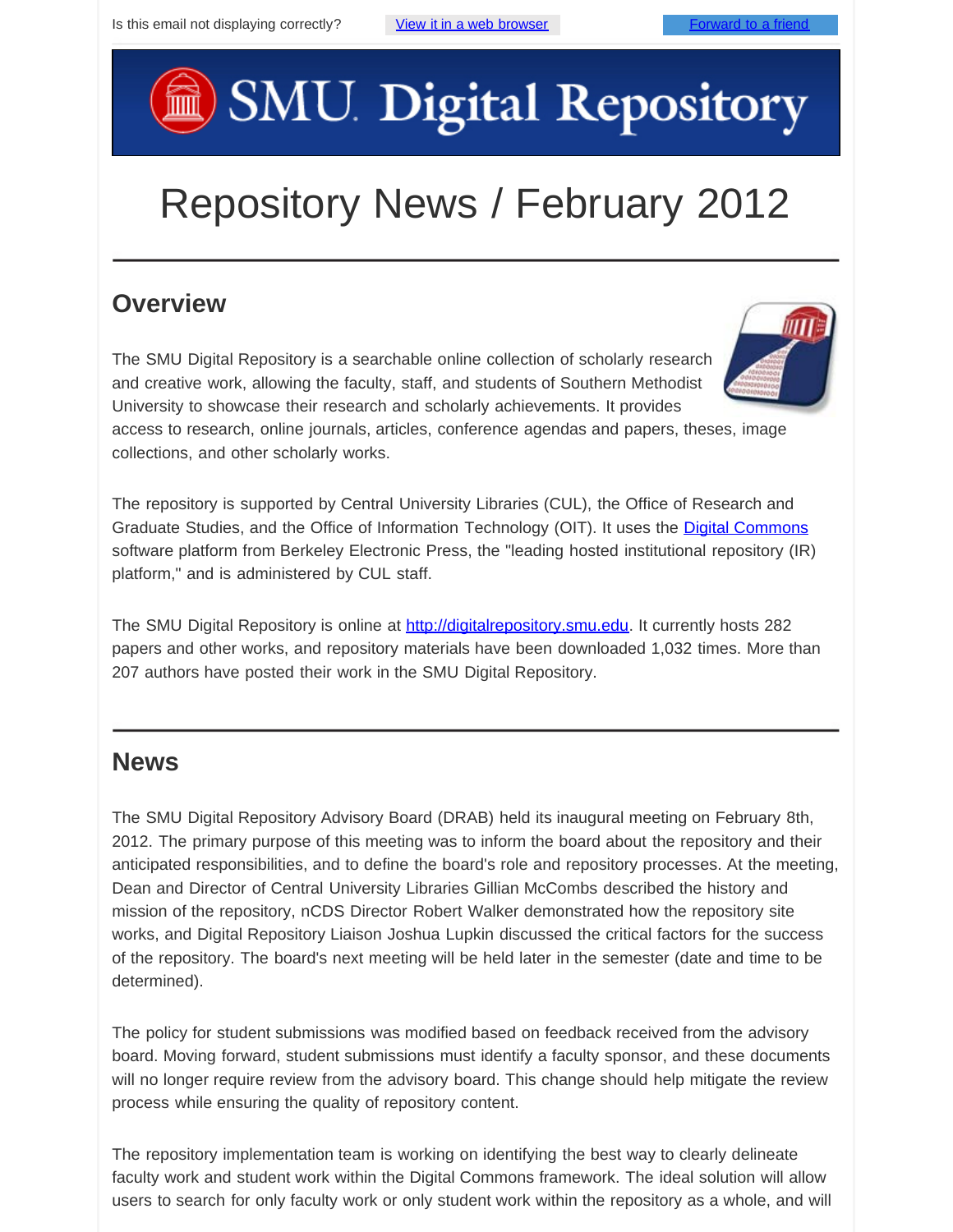clearly identify this attribute at the departmental level as well.

An email announcing that the Digital Repository is ready for faculty submissions was sent out to the SMU faculty listserv. The repository continues to be featured on the Central University Libraries homepage (<http://smu.edu/cul/index.html>), and a link to the repository is prominently displayed on the Provost's home page [\(http://smu.edu/provost/](http://smu.edu/provost/)).

A number of minor changes have been made to the document submission process thanks to the feedback of one of our faculty contributors. Wording about the submission of previously published documents has been clarified, and a new "[Document Information Form](http://digitalrepository.smu.edu/libraries_cul_admin/6/)" has been created to collect metadata for submissions made via email or in person. The document submissions form was also streamlined, removing fields for administrative metadata from the front-end. If you ever have any comments or suggestions about the setup of the repository, please let us know at [digitalrepository@list.smu.edu](mailto:digitalrepository@list.smu.edu).

New collections were added for the ["Larrie and Bobbi Weil Undergraduate Research Award"](http://digitalrepository.smu.edu/weil_ura/) documents and for ["Graduate Student Research Day: 2012](http://digitalrepository.smu.edu/research_day_2012/)" documents. Ten items were added in February, including some of the repository's first direct faculty submissions. As noted above, the repository broke one thousand full-text downloads this month.

#### **Usage Summary**

Repository records were accessed 866 times in February (up from 322 in January) and full text documents were downloaded 445 times (up from 161). 137 unique items were accessed in this timeframe (up from 57).



The site received 404 unique visitors in February (61% of these were new visitors). Approximately half of all site visits were conducted from the SMU network (on-campus computers). Popular search traffic keywords were "smu ura journal," "digitalrepository.smu.edu," and "digital repository."

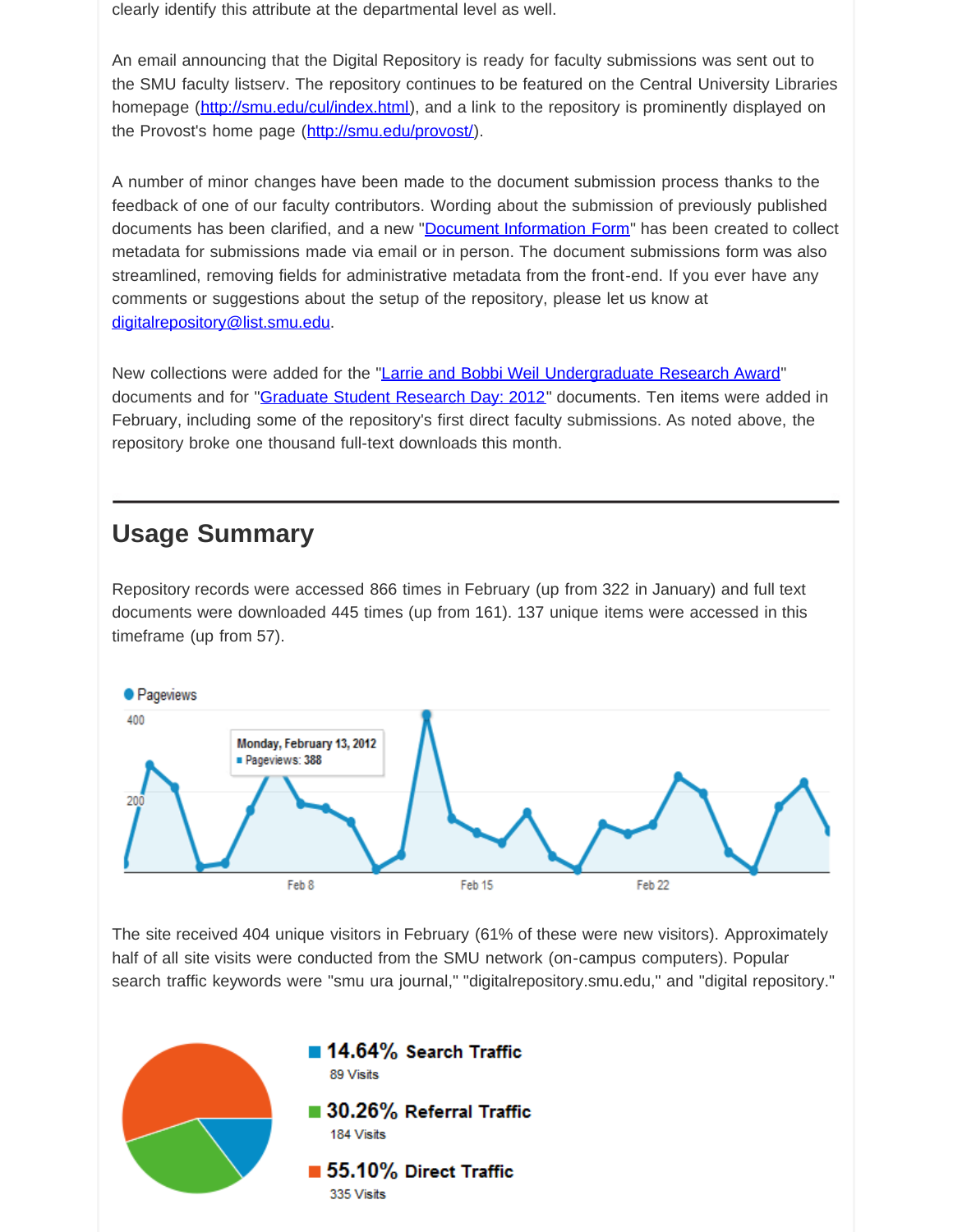Top referring sites are SMU pages (from the CULNews blog, from the CUL home page, and from the Provost's home page), Digital Commons pages and other Digital Commons repositories, and from the OpenDOAR and ROAR registries.

Although the vast majority of traffic still comes from the US, visitors have started showing up from around the world.



The following table depicts usage for the last two months as reported by Google Analytics:

| February 2012              | January 2012               |
|----------------------------|----------------------------|
| 608 Visits                 | 344 Visits                 |
| 404 Unique Visitors        | 231 Unique Visitors        |
| 3,653 Pageviews            | 1,563 Pageviews            |
| 6.01 Pages/Visit           | 4.54 Pages/Visit           |
| 00:04:53 Avg. Time on Site | 00:05:01 Avg. Time on Site |
| 39.47% Bounce Rate         | 46.80% Bounce Rate         |
| 61.02% % New Visits        | 60.17% % New Visits        |

The following table lists the top ten downloads at the end of February:

| Delay-periodic solutions and their stability using averaging in delay-differential equations, with<br>applications |
|--------------------------------------------------------------------------------------------------------------------|
| "Boxed In": Big iDeas Project: A Project Proposal                                                                  |
| Office of Research and Graduate Studies Scholarly Digitization Program Funds Application                           |
| The Effects of Radiation and Low Temperatures on Optical Fibers                                                    |
| Using Ohm's Law to Calibrate a Picoammeter to 0.4 Pico-ampere Precision                                            |
| <b>Content Release Form for SMU Digital Repository</b>                                                             |
| Politics, Culture Wars, and the Good Book: Recent Controversies Over the Bible and Public<br><b>Education</b>      |

[Moral Visions and the New American Politics](http://digitalrepository.smu.edu/centers_maguireethics_occasional/1)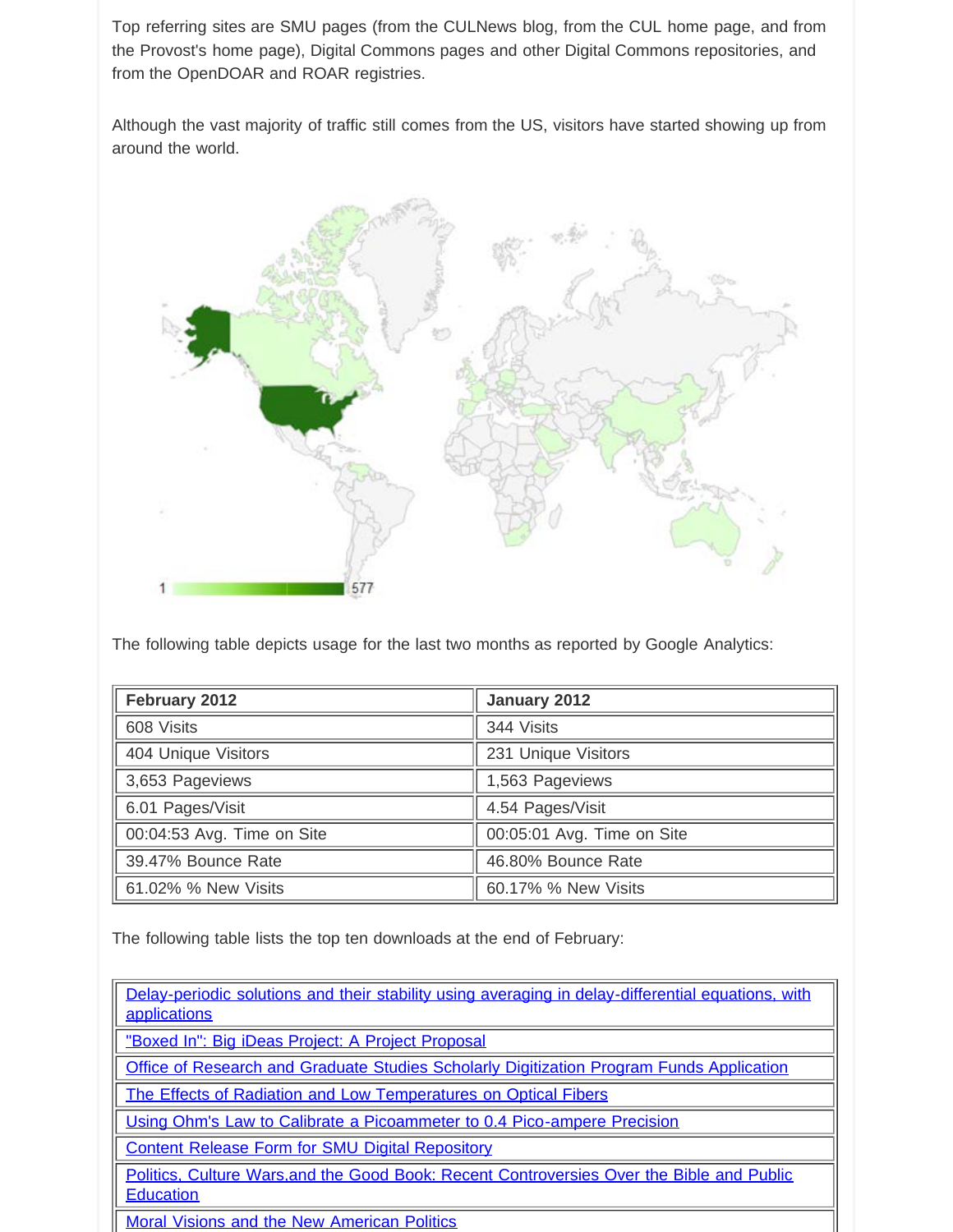[Big iDeas Project Proposal: The Empowerment of Small Enterprise in the Dallas Community](http://digitalrepository.smu.edu/big_ideas_2011_proposals/3) [through Microloans](http://digitalrepository.smu.edu/big_ideas_2011_proposals/3)

[Document Information Form for SMU Digital Repository](http://digitalrepository.smu.edu/libraries_cul_admin/6)

#### **Recent Research and News: Institutional Repositories**

Cervone, H. (2012). Digital learning object repositories. *OCLC Systems & Services, 28*(1), 14-16. doi:10.1108/10650751211197031

Abstract: "Purpose - This paper aims to provide an overview of the issues related to developing a digital repository for learning objects. Given the unique nature of digital learning objects, compared to other types of digital materials, several factors must be considered when establishing a learning object repository. Design/methodology/approach - The conclusions of the paper are drawn from a review of the current state of the learning object repository market. Findings - The issues related to creating digital learning object repositories are, in some cases, significantly different from those in creating 'traditional' digital repositories. Staffing, metadata, and use considerations must be carefully considered in this unique environment. Originality/value - This paper fills a gap in the current literature by providing a general overview of the current state of software and related practices in the learning object repository area."

Dorner, D. G., & Revell, J. T. (2011). Subject librarians' perceptions of institutional repositories as an information resource. *Online Information Review, 36*(2).

*Abstract:* "Purpose - This paper reports on a research project aimed at gaining an understanding of subject librarians' perceptions and promotion of institutional repositories as an information resource for their clients.

Design/methodology/approach - The researchers used the five attributes of innovations and the change agent concept, both drawn from Rogers' Diffusion of Innovations theory, as the basis of semi-structured interviews with nine librarians spread equally across the humanities, social sciences, and sciences at three universities.

Findings - The researchers found that subject librarians have varying levels of knowledge about institutional repositories as an information resource and hold both positive and negative perceptions. The librarians perceived institutional repositories to be still underdeveloped, with greatest value for humanities clients and least value for science clients, offering little value to undergraduates, but a good resource for accessing theses..."

Curty, R. G., & Qin, J. (2012). Indicators for analyzing institutional repositories' performance: an explorative study. *Proceedings of the 2012 iConference* (pp. 613-615). New York, NY: ACM. doi:10.1145/2132176.2132310

*Abstract:* "This paper presents preliminary findings which examines the statistical correlation among and within micro and macro-level variables associated with Institutional Repositories (IRs), in order to explore potential indicators for the study of IRs activity and growth performance."

#### **Contact**